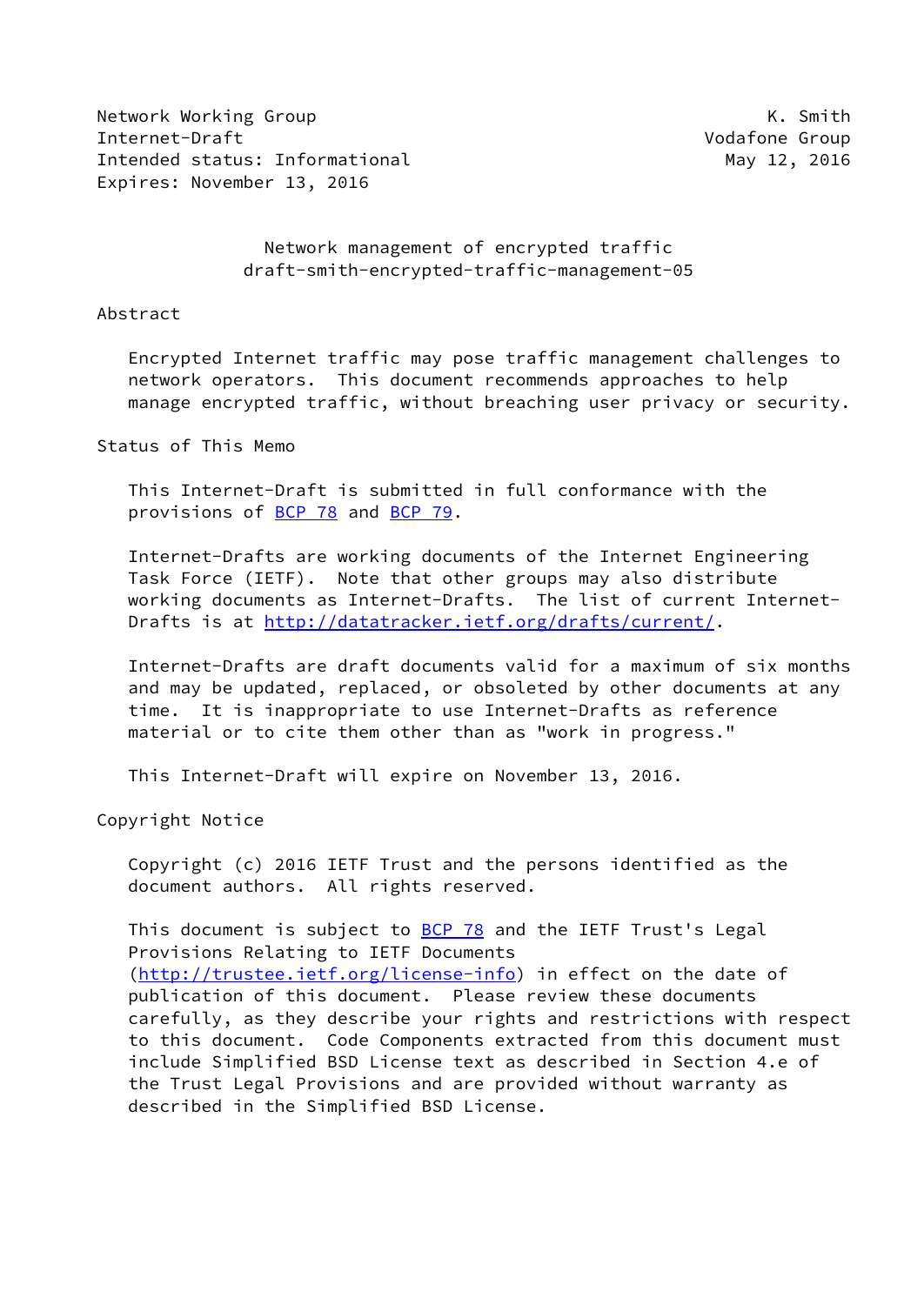<span id="page-1-1"></span>

| Internet-Draft | encrypted-traffic-management | May 2016 |
|----------------|------------------------------|----------|
|                |                              |          |

## Table of Contents

# <span id="page-1-0"></span>[1](#page-1-0). Introduction

 Networks utilise various management techniques to ensure efficient throughput, congestion management, anti-SPAM and security measures. Historically these functions have utilised visibility of the Internet application layer.

 This visibility is rapidly diminishing - encrypted Internet traffic is expected to continue its upward trend, driven by increased privacy awareness, uptake by popular services, and advocacy from the  $[IAB]$  $[IAB]$ , [\[RFC7258](https://datatracker.ietf.org/doc/pdf/rfc7258)] and W3C [[TAG](#page-9-1)] .

[\[IAB](#page-8-1)], [\[RFC7258](https://datatracker.ietf.org/doc/pdf/rfc7258)] and [\[mm-effect-encrypt\]](#page-8-2) recognise that network management functions may be impacted by encryption, and that solutions to persist these management functions must not threaten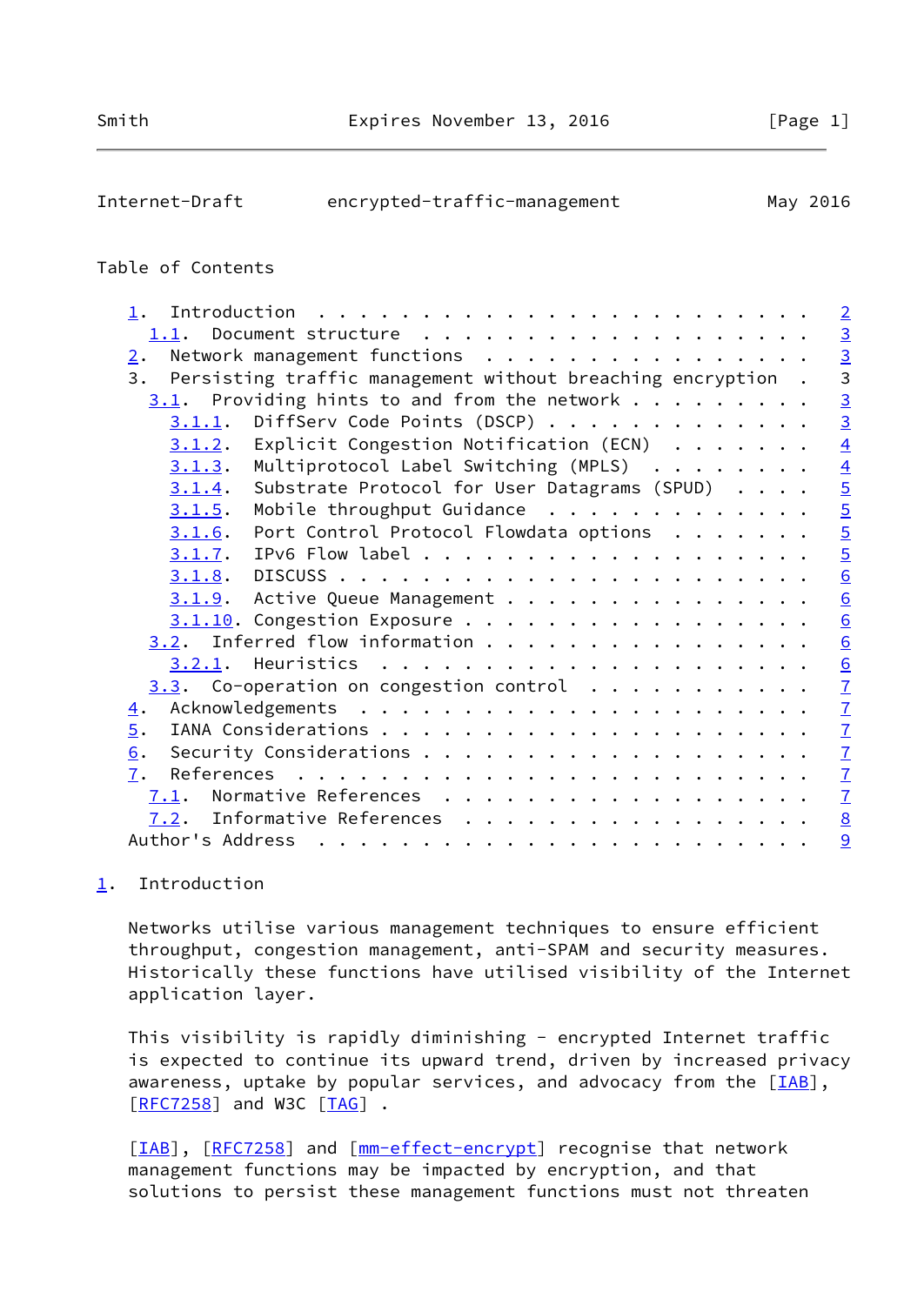user security or privacy. Such solutions can ensure the benefits of encryption do not degrade network efficiency.

 This document lists such solutions, and points to evolving IETF work addressing the problem.

| Smith | Expires November 13, 2016 | [Page 2] |
|-------|---------------------------|----------|
|       |                           |          |

<span id="page-2-1"></span>Internet-Draft encrypted-traffic-management May 2016

#### <span id="page-2-0"></span>[1.1](#page-2-0). Document structure

 This document refers to network management functions that may be hindered by traffic encryption, as described in [\[mm-effect-encrypt](#page-8-2)]

 It then describes the technical details of existing options to fully or partially persist these functions under encryption. The guidance includes existing techniques as well as ongoing IETF work in this area.'Encryption' in this document typically refers to HTTP over TLS [\[RFC2818](https://datatracker.ietf.org/doc/pdf/rfc2818)]; other forms of encryption are noted where applicable.

 Finally, a summary is provided of ongoing IETF work which is investigating how network operators, origin servers and clients may co-operate in efficient traffic delivery without the need for pervasive network monitoring.

 The legal, political and commercial aspects of network management are recgnised but not covered in this technical document.

<span id="page-2-2"></span>[2](#page-2-2). Network management functions

 Please refer to 'Network Service Provider Monitoring' in [\[mm-effect-encrypt](#page-8-2)]

<span id="page-2-4"></span>[3](#page-2-4). Persisting traffic management without breaching encryption

 This section involves utilisation of 'Application-based Flow Information Visible to a Network', [[mm-effect-encrypt\]](#page-8-2).

<span id="page-2-3"></span>[3.1](#page-2-3). Providing hints to and from the network

 The following protocols aim to support a secure and privacy-aware dialogue between client, server and the network elements. These hints can allow information item exchange between the endpoints and the network, to assist queuing mechanisms and traffic pacing that accounts for network congestion and variable connection strength.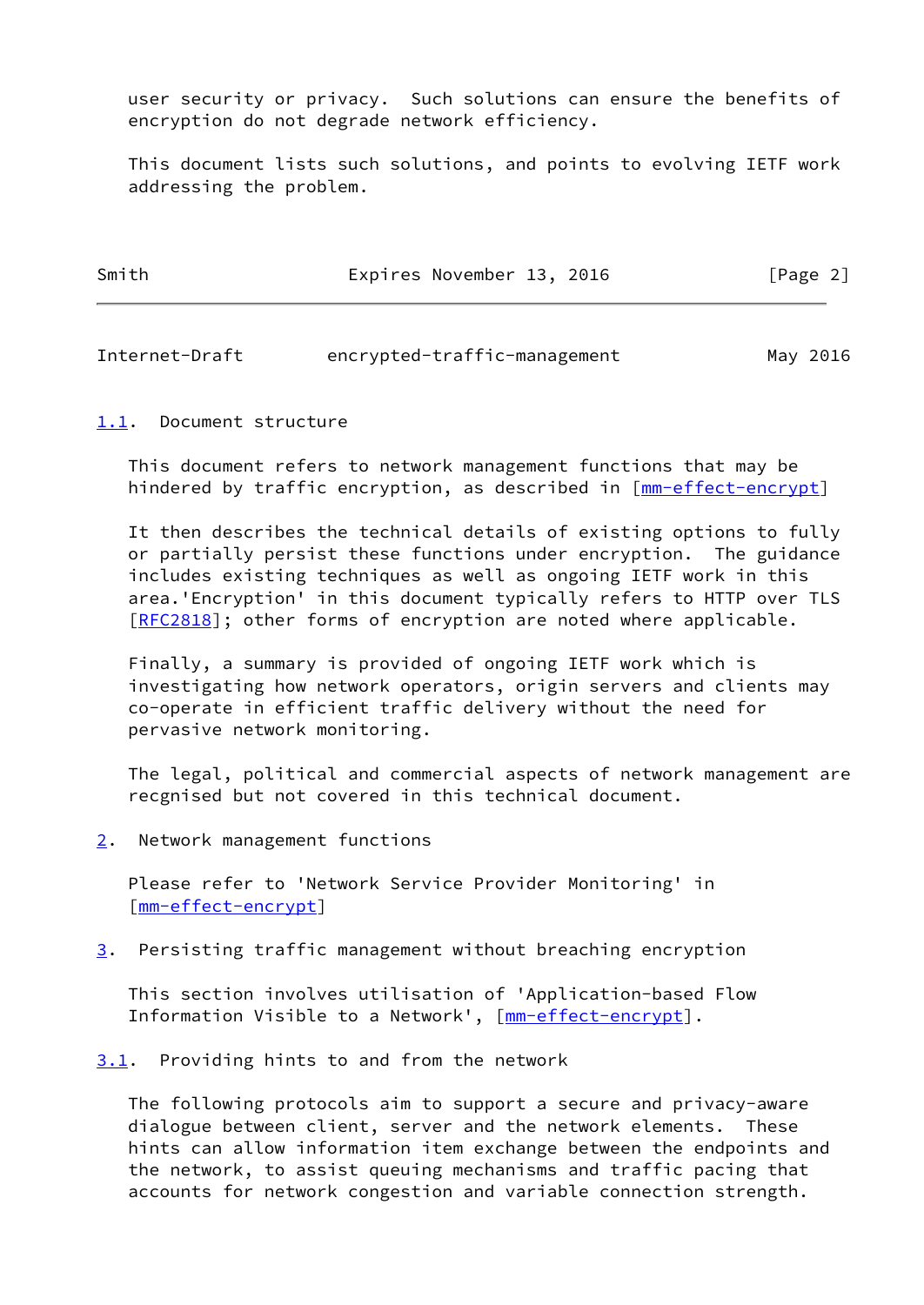These relate to the cooperative path to endpoint signalling as discussed at the IAB SEMI [[SEMI\]](#page-9-2) and MaRNEW [\[MaRNEW](#page-8-3)] workshops, with the network following a more clearly-defined role in encrypted traffic delivery.

#### <span id="page-3-0"></span>[3.1.1](#page-3-0). DiffServ Code Points (DSCP)

 Data packets may be flagged with a traffic class (class of service). Network operators may honour a DiffServ classification [\[RFC2474](https://datatracker.ietf.org/doc/pdf/rfc2474)] entering their network, or may choose to override it (since it is potentially open to abuse by a service provider that classifies all

Smith **Expires November 13, 2016** [Page 3]

<span id="page-3-2"></span>Internet-Draft encrypted-traffic-management May 2016

 its content as high priority). The purpose is to help manage traffic and congestion in the network.

 This requires the content provider to flag data packets. This is extra work for the provider, and it has potential for abuse if a content provider simply flags all packets with high priorities. The network would need to know which flags to trust and which to override. The use of DiffServ within the operator network is beneficial where the operator determines the class of service itself; but where content is encrypted then heuristics would be needed to predict the traffic type entering the network. HTTP/2 allows several streams to be multiplexed over a single TCP connection. This means that if a provider decides to send Web pages, videos, chat etc. as individual streams over the same connection, then DiffServ would be useless as it would apply to the TCP/IP connection as a whole. However it may be more efficient for such Web providers to serve each content type from separate, dedicated servers - this will become clearer as HTTP/2 deployments are tuned for optimal delivery.

<span id="page-3-1"></span>[3.1.2](#page-3-1). Explicit Congestion Notification (ECN)

Explicit Congestion Notification [\[RFC6138](https://datatracker.ietf.org/doc/pdf/rfc6138)] routers can exchange congestion notification headers to ECN compliant endpoints. This is in preference to inferring congestion from dropped packets (e.g. in TCP). The purpose is to help manage traffic and congestion in the network.

 This solution is required to be implemented at network and service provider. The service provider will utilise the ECN to reduce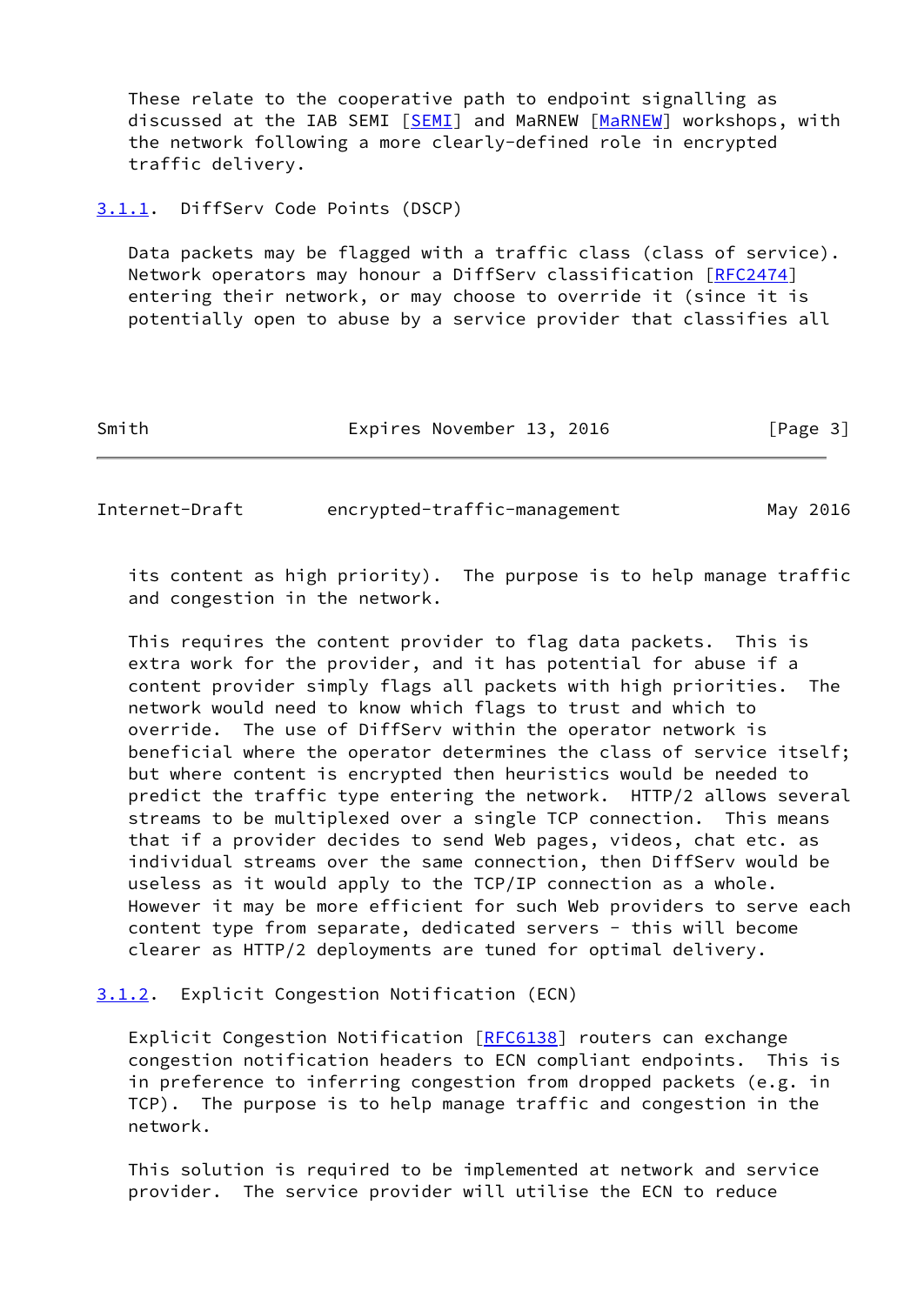throughput until it is notified that congestion has eased.

 As with DiffServ, operators may not trust an external entity to mark packets in a fair/consistent manner.

<span id="page-4-0"></span>[3.1.3](#page-4-0). Multiprotocol Label Switching (MPLS)

On entering an MPLS-compliant network [[RFC3031](https://datatracker.ietf.org/doc/pdf/rfc3031)], IP packets are flagged with a 'Forward Equivalence Class' (FEC). This allows the network to make packet-forwarding decisions according to their latency requirements. MPLS routers within the network parse and act upon the FEC value. The FEC is set according to the source IP address and port. The purpose is to help managing traffic and congestion in the network. This requires deployment of an MPLS 'backbone' with label-aware switches/ routers.

 An up-to-date correspondence table between Websites (or service sites in general) and server IP address must be created. Then, the category(s) of traffic have to be consistently mapped to a set of

| Smith | Expires November 13, 2016 | [Page 4] |
|-------|---------------------------|----------|

<span id="page-4-2"></span>Internet-Draft encrypted-traffic-management May 2016

 MPLS labels ,which entails a significant effort to setup and maintain.

 Note: MPLS can specify how OSI Layer 3 (IP layer) traffic can be routed over Layer 2 (Data Link); DiffServ only operates over Layer 3. DiffServ is potentially a less complex integration as it is applied at the network edge servers only.

<span id="page-4-1"></span>[3.1.4](#page-4-1). Substrate Protocol for User Datagrams (SPUD)

 SPUD [\[SPUD](#page-9-3)] is a prototype to research how network devices on the path between endpoints can share information to improve a flow. The network involvement is outside of the end-to-end context, to minimise any privacy or security breach. The initial prototype involves grouping UDP packets into an explicit 'tube', however support of additional transport layers (such as TCP) will also be investigated.

<span id="page-4-3"></span>[3.1.5](#page-4-3). Mobile throughput Guidance

Mobile Throughput Guidance In-band Signalling [[MTG](#page-8-4)] is a draft proposal to allows the network to inform the server endpoint as to what bandwidth the TCP connection can reasonably expect. This allows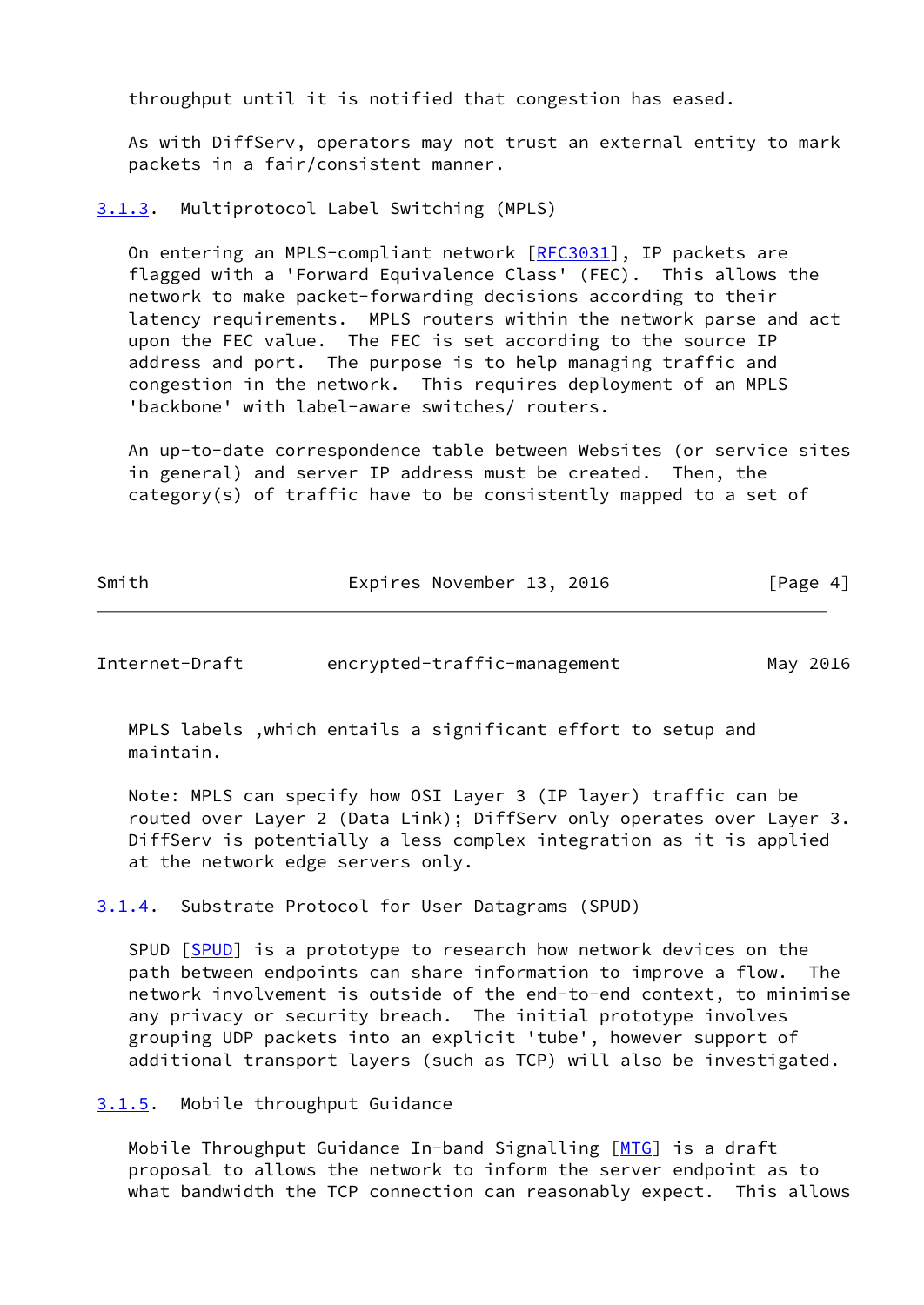the server to adapt their throughput pacing based on dynamic network conditions, which can assist mechanisms such as Adaptive Bitrate Streaming and TCP congestion control.

<span id="page-5-0"></span>[3.1.6](#page-5-0). Port Control Protocol Flowdata options

 PCP Flowdata options [\[PCPFD\]](#page-8-5) defines a mechanism for a host to signal flow characteristics to the network, and the network to signal its ability to accommodate that flow back to the host. This allows certain network flows to receive service that is differentiated from other network flows, and may be used to establish flow priority before connection establishment. PCP Flowdata operates at IPv4/IPv6 level.

#### <span id="page-5-1"></span>[3.1.7](#page-5-1). IPv6 Flow label

 IPv6 includes a flow label header field. [[RFC6438](https://datatracker.ietf.org/doc/pdf/rfc6438)] details how this may be used to identify flows for load balancing and multipath routing, which may be of particular use for application-layer encrypted traffic. The flow label field is part of the main header, which means it is not subject to the disadvantages of extension headers (namely their risk of being dropped by intermediary routers). The flow label may also be exposed as part of the outer IP packet in an IP tunnel, thus providing network flow information without compromising the payload.

| Smith | Expires November 13, 2016 |  | [Page 5] |
|-------|---------------------------|--|----------|
|       |                           |  |          |

<span id="page-5-3"></span>

| Internet-Draft | encrypted-traffic-management | May 2016 |
|----------------|------------------------------|----------|
|                |                              |          |

## <span id="page-5-2"></span>[3.1.8](#page-5-2). DISCUSS

 Differentiated prIorities and Status Code-points Using Stun Signalling [[DISCUSS\]](#page-8-6) describes a mechanism for information exchange between an application and the network, viable only for UDP. As such it can be considered in the same bracket as SPUD

#### <span id="page-5-4"></span>[3.1.9](#page-5-4). Active Queue Management

 The IETF Active Queue Management and Packet Scheduling WG [[AQM](#page-8-7)] works on algorithms to manage network queues, with the aim of reducing packet delay and taming aggressive/misbehaving flows. This includes allowing flow sources to control their sending rates to avoid unnecessary losses (e.g. with  $[REC6138]$ ).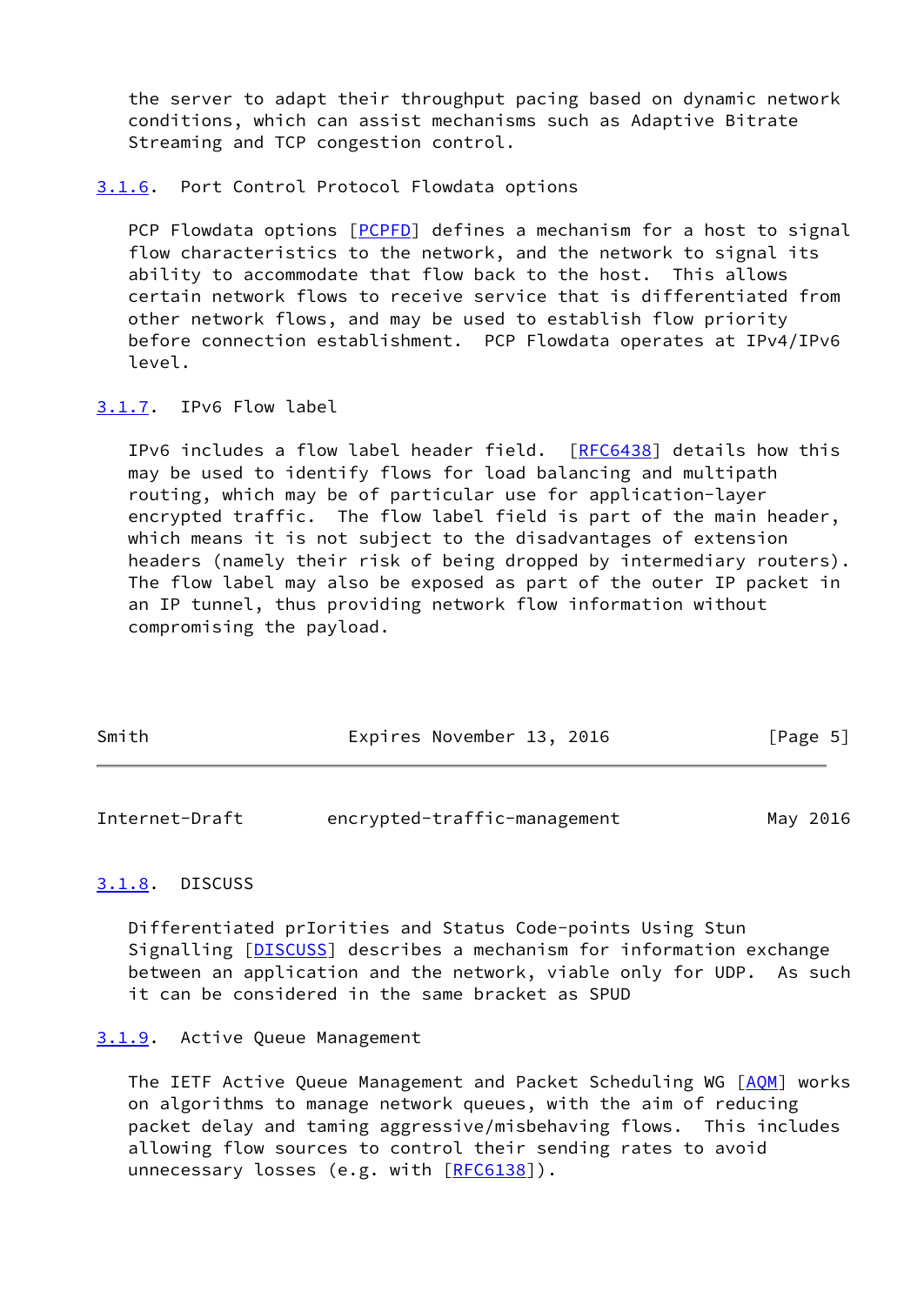## <span id="page-6-0"></span>[3.1.10](#page-6-0). Congestion Exposure

 The Congestion Exposure WG [[CONEX\]](#page-8-8) makes congestion markings (based on congestion experienced in the flow) available to the network via IP headers, in order to drive capacity efficiency. The WG made an IPv6 binding before the group concluded, however it is feasible for the congestion exposure markings to also be transported by another mechanism, such as SPUD.

# <span id="page-6-1"></span>[3.2](#page-6-1). Inferred flow information

#### <span id="page-6-2"></span>[3.2.1](#page-6-2). Heuristics

 Heuristics can be used to map given input data to particular conclusions via some heuristic reasoning. Examples of input data to this reasoning include IP destination address, TCP destination port, server name from SNI, and typical traffic patterns (e.g. occurrence of IP packets and TCP segments over time). The accuracy of heuristics depends on whether the observed traffic originates from a source delivering a single service, or a blend of services. In many scenarios, this makes it possible to directly classify the traffic related to a specific server/service even when the traffic is fully encrypted.

 If the server/service is co-located on an infrastructure with other services that shares the same IP-address, the encrypted traffic cannot be directly classified. However, commercial traffic classifiers today typically apply heuristic methods, using traffic pattern matching algorithms to be able to identify the traffic. As an example, classifier products are able to identify popular VoIP services using heuristic methods although the traffic is encrypted and mostly peer-to-peer.

| Smith | Expires November 13, 2016 |  | [Page 6] |  |
|-------|---------------------------|--|----------|--|
|       |                           |  |          |  |

<span id="page-6-4"></span>Internet-Draft encrypted-traffic-management May 2016

# <span id="page-6-3"></span>[3.3](#page-6-3). Co-operation on congestion control

 One idea from the IAB 'Managing Radio Networks in an Encrypted World' workshop [\[MaRNEW](#page-8-3)] was that of better co-operation between 3GPP mobile networks and Internet services on congestion management. . 3GPP networks are concerned with ensuring that all devices attached to a particular cell receive a fair share of radio resources. This is critical, since these resources are constrained to various licenced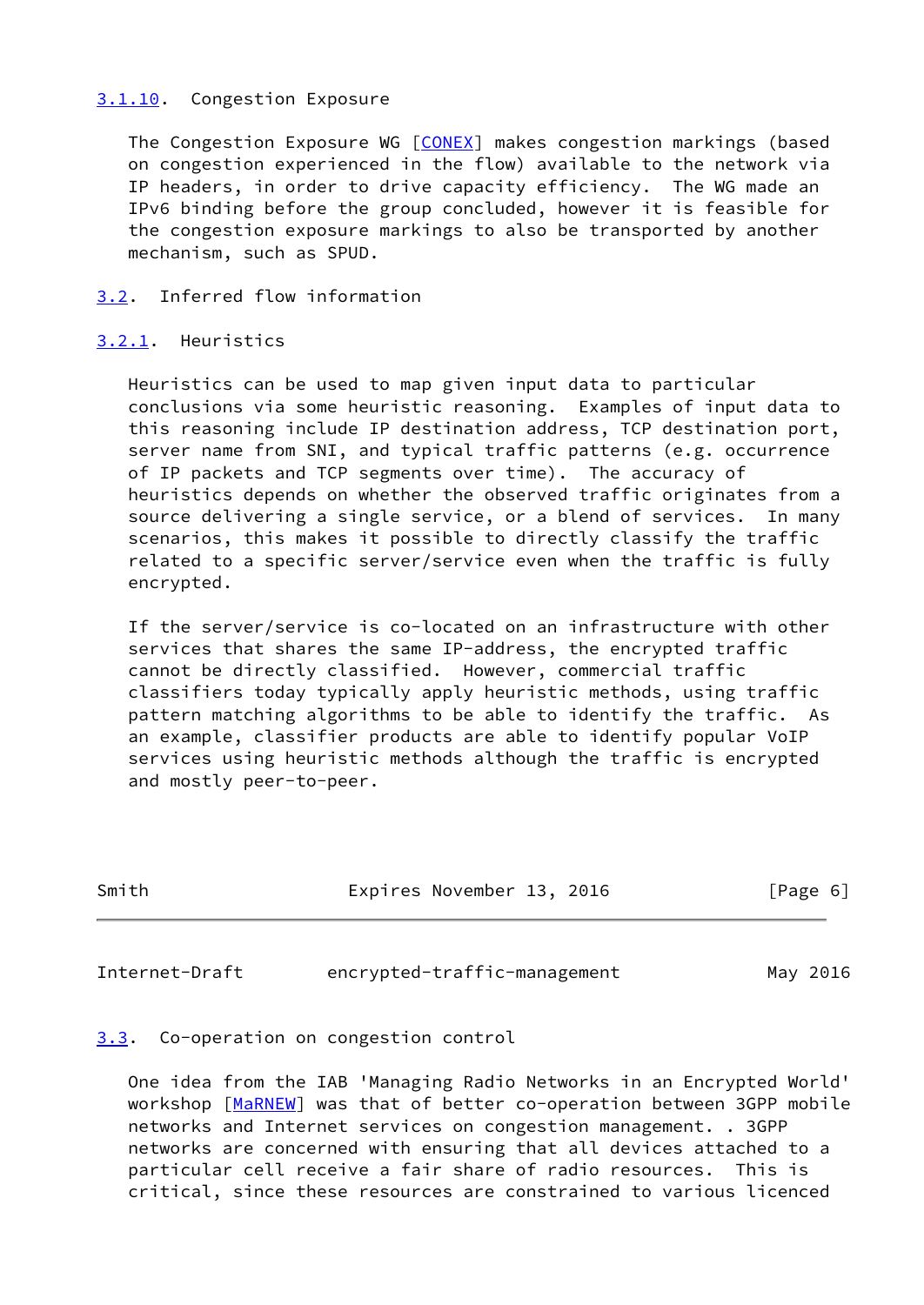spectrum bands, and volatile due to signal strength variation/cell handover/interference etc. The resource sharing process occurs independently to TCP congestion management performed between the client and server connected via the mobile network: the result is that TCP may wrongly infer congestion and react accordingly, or attempt to accelerate throughput without consideration of the available radio resources. Therefore the notion is to investigate co-operation between radio and TCP congestion controls to better manage connection throughput.

<span id="page-7-0"></span>[4](#page-7-0). Acknowledgements

 The editor would like to thank the GSMA Web Working Group for their contributions, in particular to the technical solutions and network management functions; the contributions via the SAAG mailing list (Panos Kampanakis, Brian Carpenter); and Kathleen Moriarty and Al Morton for their guidance in aligning this draft with [\[mm-effect-encrypt](#page-8-2)]

<span id="page-7-1"></span>[5](#page-7-1). IANA Considerations

There are no IANA considerations.

<span id="page-7-2"></span>[6](#page-7-2). Security Considerations

 The intention of this document is to consider how to persist network management of encrypted traffic, without breaching user privacy or end-to-end security. In particular this document does not recommend any approach that intercepts or modifies client-server Transport Layer Security.

- <span id="page-7-3"></span>[7](#page-7-3). References
- <span id="page-7-4"></span>[7.1](#page-7-4). Normative References
	- [RFC2474] Nichols, K., "Definition of the Differentiated Services Field (DS Field) in the IPv4 and IPv6 Headers", [RFC 2474,](https://datatracker.ietf.org/doc/pdf/rfc2474) Dec 1998.
	- [RFC2818] Rescorla, E., "HTTP Over TLS", <u>RFC 2818</u>, May 2000.

| Smith | Expires November 13, 2016 | [Page 7] |
|-------|---------------------------|----------|
|       |                           |          |

<span id="page-7-5"></span>Internet-Draft encrypted-traffic-management May 2016

[RFC3031] Rosen, E., "Multiprotocol Label Switching Architecture",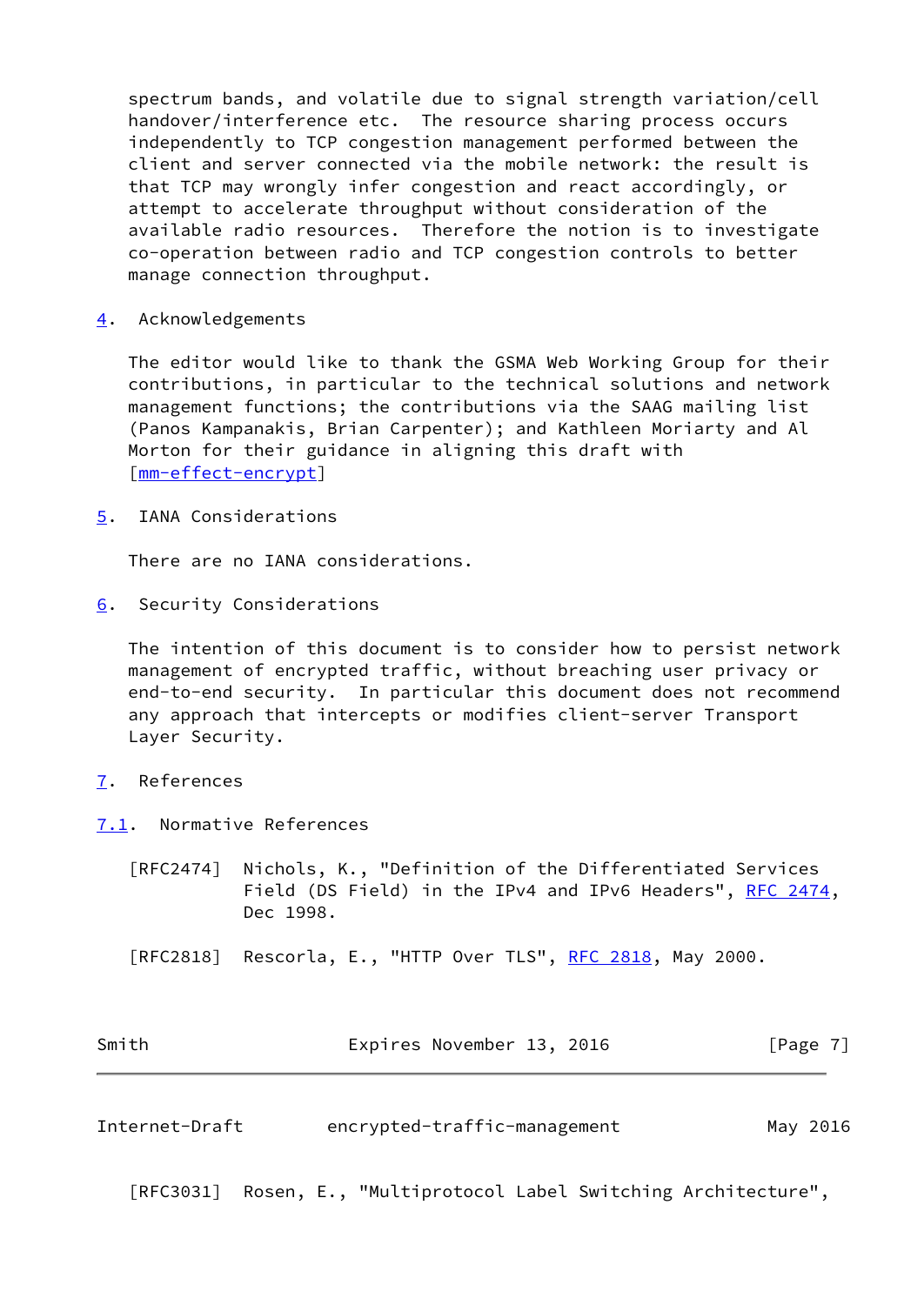[RFC 3031,](https://datatracker.ietf.org/doc/pdf/rfc3031) Jan 2001.

- [RFC6138] Ramakrishnan, K., "The Addition of Explicit Congestion Notification (ECN) to IP", [RFC 6138](https://datatracker.ietf.org/doc/pdf/rfc6138), Sep 2001.
- [RFC6438] Carpenter, B. and S. Amante, "Using the IPv6 Flow Label for Equal Cost Multipath Routing and Link Aggregation in Tunnels", [RFC 6438](https://datatracker.ietf.org/doc/pdf/rfc6438), 2011.
- [RFC7258] Farrell, S. and H. Tschofenig, "Pervasive Monitoring Is an Attack", [BCP 188,](https://datatracker.ietf.org/doc/pdf/bcp188) [RFC 7258](https://datatracker.ietf.org/doc/pdf/rfc7258), May 2014.
- <span id="page-8-8"></span><span id="page-8-7"></span><span id="page-8-6"></span><span id="page-8-0"></span>[7.2](#page-8-0). Informative References
	- [AQM] IETF, "Active Queue Management and Packet Scheduling (IETF WG)", 2016, [<https://tools.ietf.org/wg/aqm/charters](https://tools.ietf.org/wg/aqm/charters)>.
	- [CONEX] IETF, "Congestion Exposure (concluded IETF WG)", 2015, <<https://datatracker.ietf.org/wg/conex/charter/>>.
	- [DISCUSS] Cisco, "Differentiated prIorities and Status Code-points Using Stun Signalling", 2015, <[https://tools.ietf.org/html/draft-martinsen-tram-discuss-](https://tools.ietf.org/html/draft-martinsen-tram-discuss-02)  $02$ .
	- [IAB] IAB, "IAB statement on Internet confidentiality", n.d., <[https://www.iab.org/2014/11/14/iab-statement-on-internet](https://www.iab.org/2014/11/14/iab-statement-on-internet-confidentiality/) [confidentiality/>](https://www.iab.org/2014/11/14/iab-statement-on-internet-confidentiality/).
	- [MaRNEW] IAB and GSMA, "Managing Radio Networks in an Encrypted World (MaRNEW)", 2015, <[https://www.iab.org/activities/workshops/marnew/>](https://www.iab.org/activities/workshops/marnew/).

# <span id="page-8-3"></span><span id="page-8-2"></span><span id="page-8-1"></span> [mm-effect-encrypt] IETF, "Effect of Ubiquitous Encryption", n.d., <[https://datatracker.ietf.org/doc/draft-mm-wg-effect](https://datatracker.ietf.org/doc/draft-mm-wg-effect-encrypt/) [encrypt/>](https://datatracker.ietf.org/doc/draft-mm-wg-effect-encrypt/).

- <span id="page-8-4"></span> [MTG] IETF, "Mobile Throughput Guidance Inband Signaling Protocol", n.d., [<https://datatracker.ietf.org/doc/draft](https://datatracker.ietf.org/doc/draft-flinck-mobile-throughput-guidance/) [flinck-mobile-throughput-guidance/>](https://datatracker.ietf.org/doc/draft-flinck-mobile-throughput-guidance/).
- <span id="page-8-5"></span> [PCPFD] Cisco, "PCP Flowdata option", 2013, <<https://tools.ietf.org/html/draft-wing-pcp-flowdata-00>>.